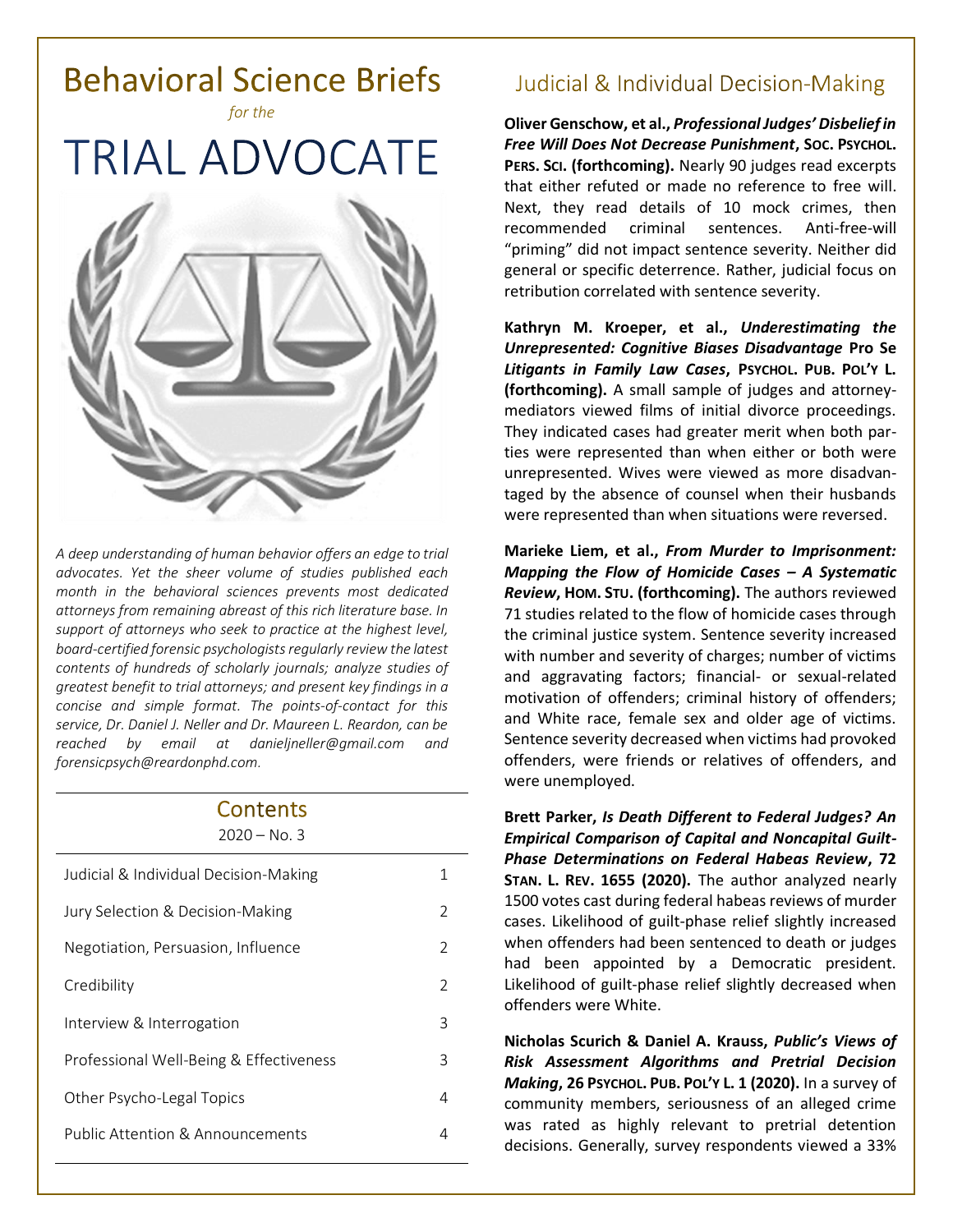or lower risk of re-offense or failure to appear as sufficient to justify pretrial release, and a 60% or higher risk as sufficient to justify pretrial detention.

## **Jury Selection & Decision-Making**

**Brandon L. Garrett, et al.,** *Error Rates, Likelihood Ratios, and Jury Evaluation of Forensic Evidence***, J. FOR. SCI. (forthcoming).** In an online survey, nearly 1000 laypeople read a scenario of a mock crime and a report of fingerprint or voice comparison evidence linking a defendant to it. One-third of mock jurors voted the defendant guilty. Fingerprint evidence was more persuasive than voice evidence. Inclusion of error rates decreased persuasiveness of fingerprint but not voice evidence. The greater their concern about failing to convict a guilty person, the more likely jurors were to: vote guilty, view the case as strong, have a high opinion of the reliability of fingerprint and voice evidence, and believe people brought to trial are guilty.

**Craig Thorley, et al.,** *Misinformation Encountered during a Simulated Jury Deliberation Can Distort Jurors' Memory of a Trial and Bias Their Verdicts***, LGL. CRIM. PSYCHOL. (forthcoming).** Over 100 undergraduates viewed footage of a murder trial. Next, they read the jury deliberation transcript. When pro-prosecutorial misinformation and new information were added to the deliberation transcript, subjects often erroneously stated the information had been presented at trial. And the more misinformation they misremembered as having appeared at trial, the more likely they were to reach a guilty verdict. Notetaking did not reduce these effects.

### Negotiation, Persuasion, Influence

**Dana L. Joseph, et al.,** *The Manipulation of Affect: A Meta-Analysis of Affect Induction Procedures***, 146 PSYCHOL. BULL. 355 (2020).** The authors analyzed more than 500 studies – involving nearly 1,000 samples and over 50,000 participants – that had examined the effectiveness of methods for inducing emotions in others. Inducing emotions in women was easier than inducing emotions in men. Inducing negative emotions, particularly disgust, was easier than inducing positive emotions. Directing someone to recall a relevant autobiographical event was the most effective tactic for inducing anger and anxiety. Showing relevant pictures was the most effective tactic for inducing sadness.

**David M. Markowitz & Paul Slovic,** *Communicating Imperatives Requires Psychological Closeness but Creates Psychological Distance***, J. LANG. SOC. PSYCHOL. (forthcoming).** The authors analyzed the use of imperatives (e.g., "You *must* find him guilty") in 4 diverse samples. Among other findings, (a) when prompts lacked imperatives, participants responded with language that suggested they felt increased agency; and (b) when prompts contained imperatives, participants responded with language that suggested a reduced focus on themselves or individual actors.

**Birga M. Schumpe, et al.,** *The Reactance Decoy Effect: How Including an Appeal Before a Target Message Increases Persuasion***, J. PERS. SOC. PSYCHOL. (forthcoming).** People may reject persuasive messages when they feel their freedoms are threatened, a phenomenon known as *reactance*. In 11 studies involving nearly 5000 observations, persuasiveness of a target message increased when preceded by a *reactance decoy* – i.e., another message that induces reactance and offers an opportunity to vent and reassert freedom to choose.

**Dan Simon, et al.,** *The Adversarial Mindset***, PSYCHOL. PUB. POL'Y L. (forthcoming).** In 2 experiments involving about 700 people, the authors found that adversarial situations led to: (a) favorable evaluations of oneself and one's positions, (b) unfavorable evaluations of competetors and their positions, (c) expectations that competetors would judge them negatively, and (d) perceptions that competitors' views were more extreme than they actually were.

### Credibility

**Natalie Martschuk & Siegfried L. Sporer,** *Mock Jurors' Awareness of Age-Related Changes in Memory and Cognitive Capacity***, PSYCHOL. PSYCHIA. L. (forthcoming).**  About 200 jury-eligible adults read trial summaries in which all defendants had been identified by photo lineup. When the alleged offense was severe, participants rated younger adult victims as more credible than older adult victims.

**Brianna L. Verigin, et al.,** *A Within-Statement Baseline Comparison for Detecting Lies***, PSYCHIA. PSYCHOL. L. (forthcoming).** *Baselining* involves observing someone's demeanor when statements are known to be true and comparing it to demeanor when statements are known to be false. In a small sample of people who judged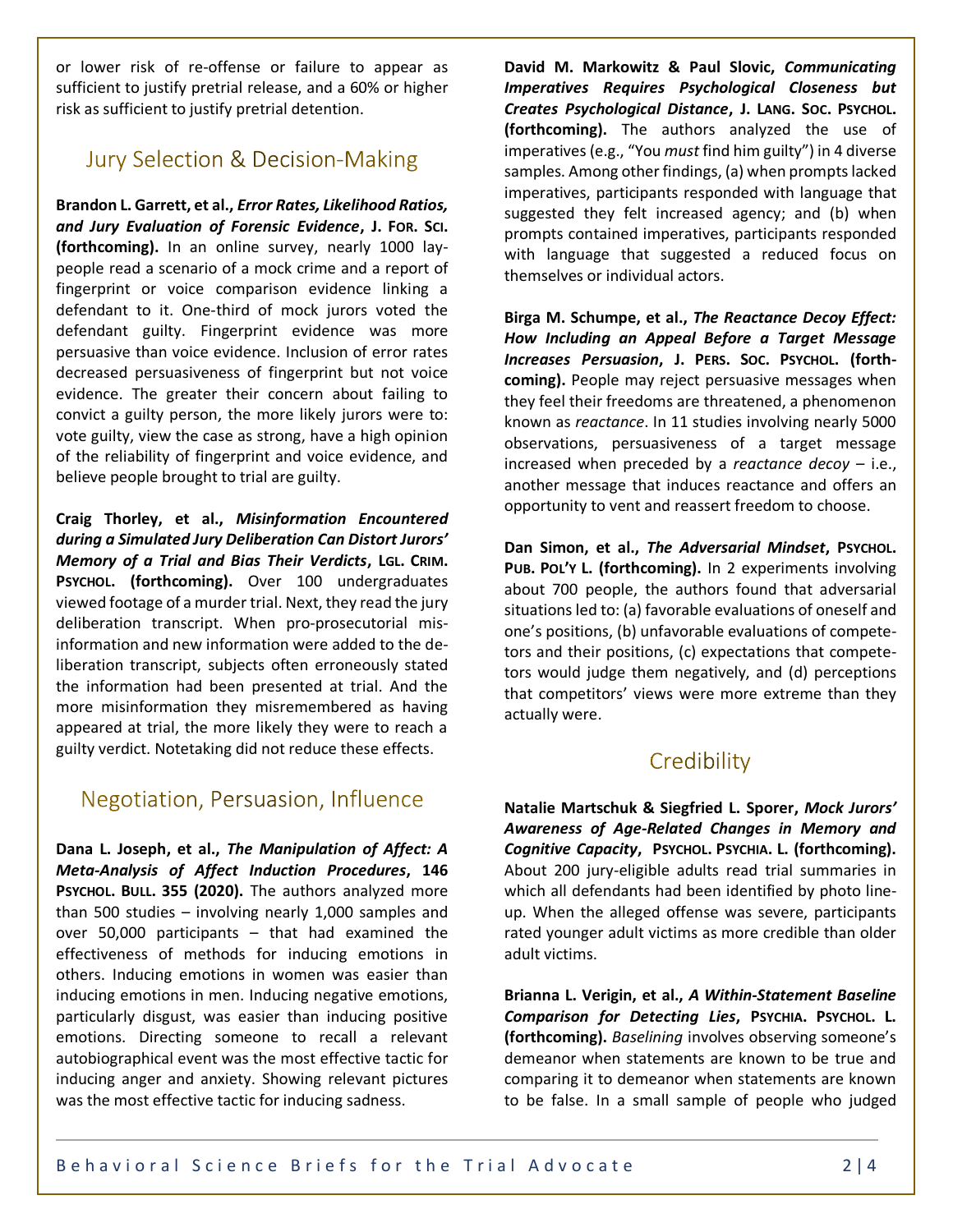veracity of an alibi statement from a mock suspect, instructions to use *baselining* did not improve ability to distinguish truths from lies.

**Aldert Vrij, et al.,** *The Efficacy of Using Countermeasures in a Model Statement Interview***, 12 EURO. J. PSYCHOL. APPL. L. CTXT 23 (2020).** The authors studied the ability of liars to adjust response styles after being coached about interviewers' deception detection strategies. In 3 culturally diverse samples, coached liars still responded more like liars than truth-tellers.

#### Interview & Interrogation

**Victoria Hall, et al.,** *An Exploration of Laypeople's Perceptions of Confession Evidence and Interrogation Tactics***, Can. J. Beh. Sci. (forthcoming).** In 3 studies, the authors explored public perceptions of a wide range of interrogation tactics. Participants rated overtly aggressive tactics (e.g., physically abusing, degrading, denying food) as less appropriate than psychological tactics (e.g., appealing to pride, normalizing crime). They more readily accepted the use of aggressive tactics when crime severity was high rather than low; evidence of guilt was strong rather than weak; and tactics were judged effective rather than ineffective.

**Katherine Hoogesteyn, et al.,** *Examining Witness Interviewing Environments***, J. INV. PSYCHOL. OFF. PROFIL. (forthcoming).** A small sample of university students and staff viewed a virtual reality scenario that depicted an armed robbery and shooting. One week later, they were interviewed in their homes or in a bare university room. They reported feeling more comfortable and in control at home than at school. Interview location did not impact disclosure of information or perception of rapport.

**Jeffrey Kaplan, et al.,** *Perceptions of Coercion in Interrogation: Comparing Expert and Lay Opinions***, 26 PSYCHOL. CRIM. L. 384 (2020).** In an online survey, a small sample of jury-eligible laypeople viewed prohibited interrogation tactics as less coercive than did criminal justice officials and social scientists with self-reported expertise in interrogations and confessions.

**Feni Kontogianni, et al.,** *"Tell Me More about This…": An Examination of the Efficacy of Follow-up Open Questions Following an Initial Account***, APPL. COGNIT. PSYCHOL. (forthcoming).** In 2 experiments, people viewed mock crimes, then were interviewed in 2 phases – initial recall and follow-up. In the follow-up phase, they reported additional – but less accurate – information than they had reported during the initial phase. The decrease in accuracy was not matched by a comparable reduction in their confidence level.

**Kureva Matuku & Steve D. Charman,** *Enhancing Innocent Suspects' Memories for Corroborating Alibi Evidence***, PSYCHOL. PUB. POL'Y L. (forthcoming).** Undergraduates were asked to provide "evidence" of their participation in a study that had taken place 1 week earlier. Students who were instructed to recount events in chronological sequence provided more corroborating data than those in the free recall condition.

# **Professional Well-Being** & Effectiveness

**Nathan W. Hudson, et al.,** *Change Goals Robustly Predict Trait Growth: A Meta-Analysis of a Dozen Intensive Longitudinal Studies Examining Volitional Change***. SOC. PSYCHOL. PERS. SCI. (forthcoming).** The authors studied young adults' abilities to change aspects of their normal personality traits over a 4-month period. In 12 samples, expressed desires to change traits were associated with very slight self-reported changes in those same traits (in the desired directions).

**Jian Peng, et al.,** *Transformational Leadership and Employees' Reactions to Organizational Change: Evidence from a Meta-Analysis***. J. APPL. BEH. SCI. (forthcoming).** Some leaders adopt a style that aims to foster an inspiring vision, stimulate new thinking, and transform employees' self-interest into self-realization. In this analysis of 30 studies, such a leadership style was associated with moderate increases in employees' commitment to change.

**Maarten Vansteenkiste, et al.,** *Basic Psychological Need Theory: Advancements, Critical Themes, and Future Directions***, 44 MOTIV. EMOT. 1 (2020).** The authors review decades of research on the most widely studied psychological needs, each essential to well-being and thriving: *autonomy* (volition, willingness); *relatedness* (warmth, bonding, care); and *competence* (effectiveness, mastery). When these needs are not satisfied, people feel they are, respectively: pushed in unwanted directions, socially alienated, and helpless. When these needs are satisfied, people tend to experience, respectively: integrity and authenticity, connection, and usefulness and achievement.